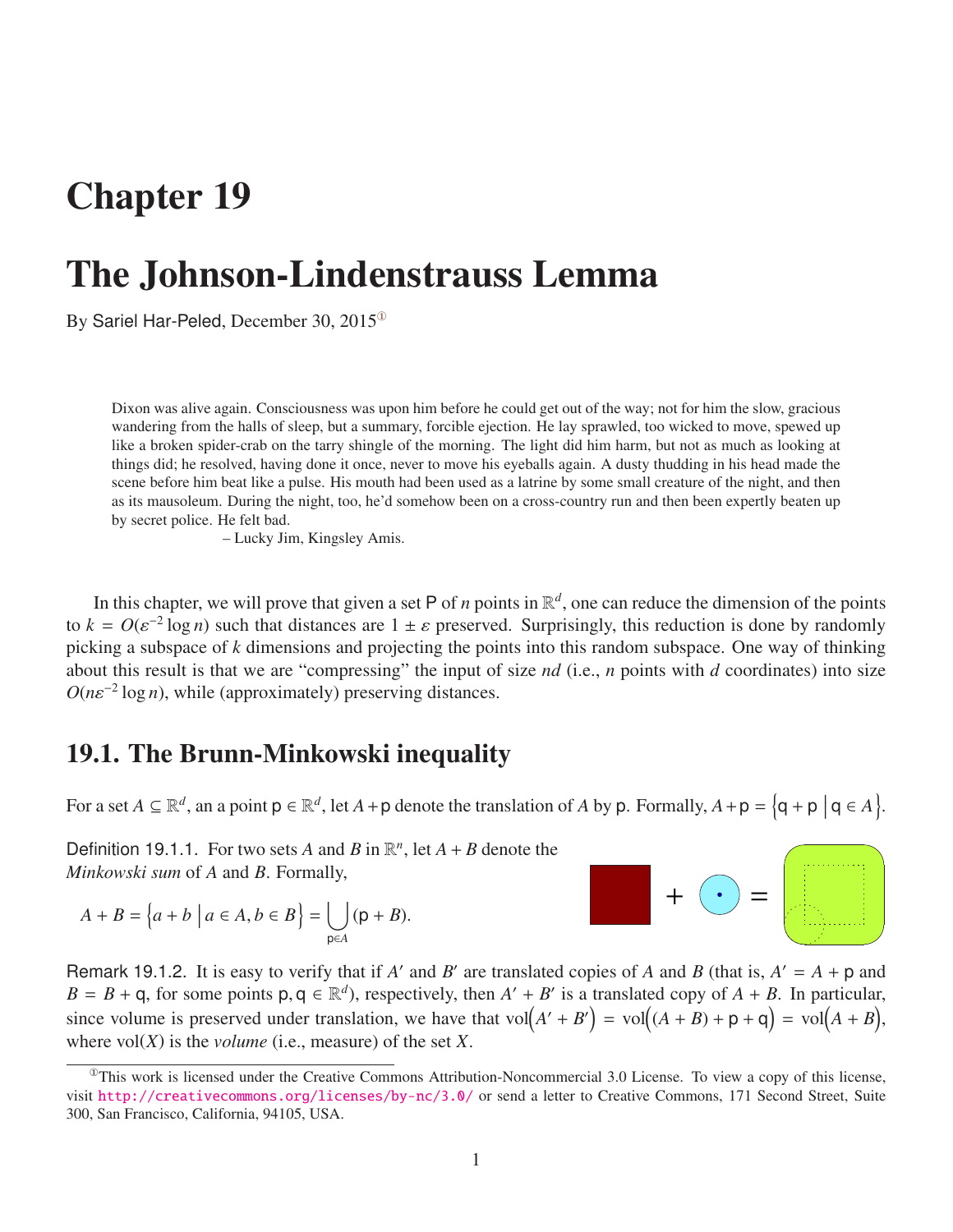Our purpose here is to prove the following theorem.

#### <span id="page-1-0"></span>Theorem 19.1.3 (Brunn-Minkowski inequality). *Let A and B be two non-empty compact sets in* R *n . Then*

$$
vol(A + B)^{1/n} \ge vol(A)^{1/n} + vol(B)^{1/n}.
$$

Definition 19.1.4. A set  $A \subseteq \mathbb{R}^n$  is a *brick set* if it is the union of finitely many (close) axis parallel boxes with disjoint interiors.

It is intuitively clear, by limit arguments, that proving [Theorem 19.1.3](#page-1-0) for brick sets will imply it for the general case.

<span id="page-1-2"></span>Lemma 19.1.5 (Brunn-Minkowski inequality for Brick Sets). *Let A and B be two non-empty brick sets in* R *n . Then*

$$
(\text{vol}(A + B))^{1/n} \ge \text{vol}(A)^{1/n} + \text{vol}(B)^{1/n}.
$$

*Proof:* By induction on the number *k* of bricks in *A* and *B*. If *k* = 2 then *A* and *B* are just bricks, with dimensions  $a_1, \ldots, a_n$  and  $b_1, \ldots, b_n$ , respectively. In this case, the dimensions of  $A + B$  are  $a_1 + b_1, \ldots, a_n + b_n$ , as can be easily verified. Thus, we need to prove that  $(\prod_{i=1}^n a_i)^{1/n} + (\prod_{i=1}^n b_i)^{1/n} \le (\prod_{i=1}^n (a_i + b_i))^{1/n}$ . Dividing the left side by the right side, we have

$$
\left(\prod_{i=1}^n \frac{a_i}{a_i + b_i}\right)^{1/n} + \left(\prod_{i=1}^n \frac{b_i}{a_i + b_i}\right)^{1/n} \le \frac{1}{n} \sum_{i=1}^n \frac{a_i}{a_i + b_i} + \frac{1}{n} \sum_{i=1}^n \frac{b_i}{a_i + b_i} = 1,
$$

by the generalized arithmetic-geometric mean inequality<sup>2</sup>, and the claim follows for this case.

Now let *<sup>k</sup>* > 2 and suppose that the Brunn-Minkowski inequality holds for any pair of brick sets with fewer than *k* bricks (together). Let *A* and *B* be a pair of sets having *k* bricks together, the *A* has at least two (disjoint) bricks. However, this implies that there is an axis parallel hyperplane *h* that separates the interior of one brick of *A* from the interior of another brick of *A* (the hyperplane *h* might intersect other bricks of *A*). Assume that *h* is the hyperplane  $x_1 = 0$  (this can be achieved by translation and renaming of coordinates).

Let  $\overline{A^+} = A \cap h^+$  and  $\overline{A^-} = A \cap h^-$ , where  $h^+$  and  $h^-$  are the two open half spaces induced by *h*. Let  $A^+$  and *A*<sup>−</sup> be the closure of  $\overline{A^+}$  and  $\overline{A^-}$ , respectively. Clearly,  $A^+$  and  $A^-$  are both brick sets with (at least) one fewer brick than *A*.

Next, observe that the claim is translation invariant (see [Remark 19.1.2\)](#page-0-1), and as such, let us translate *B* so that its volume is split by *h* in the same ratio *A*'s volume is being split. Denote the two parts of *B* by  $B^+$  and  $B^-$ , respectively. Let  $\rho = \text{vol}(A^+)/\text{vol}(A) = \text{vol}(B^+)/\text{vol}(B)$  (if  $\text{vol}(A) = 0$  or  $\text{vol}(B) = 0$  the claim trivially holds).<br>Observe that  $A^+ + B^+ \subset A + B$  and it lies on one side of h (since  $h = (x_i - 0)$ ) and similarly  $A^- + B^- \subset A +$ 

Observe, that  $A^+ + B^+ \subseteq A + B$ , and it lies on one side of *h* (since  $h \equiv (x_1 = 0)$ ), and similarly  $A^- + B^- \subseteq A + B$ and it lies on the other side of *h*. Thus, by induction and since  $A^+ + B^+$  and  $A^- + B^-$  are interior disjoint, we have

$$
\text{vol}(A + B) \ge \text{vol}(A^+ + B^+) + \text{vol}(A^- + B^-)
$$
  
 
$$
\ge \left(\text{vol}(A^+)^{1/n} + \text{vol}(B^+)^{1/n}\right)^n + \left(\text{vol}(A^-)^{1/n} + \text{vol}(B^-)^{1/n}\right)^n
$$

<span id="page-1-1"></span><sup>&</sup>lt;sup>2</sup>Here is a proof of the generalized form: Let  $x_1, \ldots, x_n$  be *n* positive real numbers. Consider the quantity  $R = x_1 x_2 \cdots x_n$ . If we have all the sum of the *n* numbers to be equal to  $\alpha$  then *R* is maximized when al fix the sum of the *n* numbers to be equal to  $\alpha$ , then *R* is maximized when all the *x<sub>i</sub>*s are equal. Thus,  $\sqrt[n]{x_1 x_2 \cdots x_n} \le \sqrt[n]{(\alpha/n)^n} = \alpha/n = (x + \alpha + x^2)/n$  $(x_1 + \cdots + x_n)/n$ .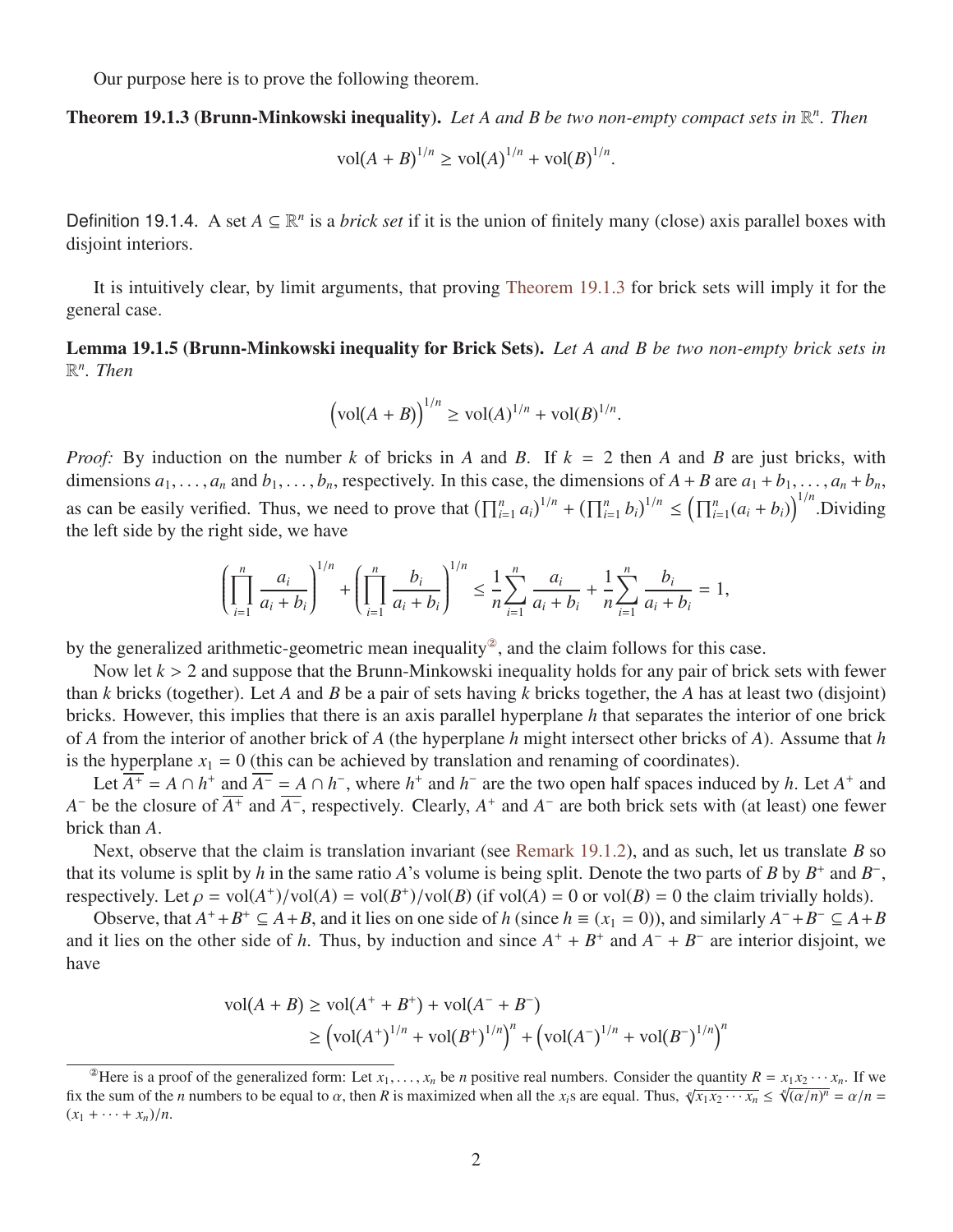$$
= \left[\rho^{1/n} \text{vol}(A)^{1/n} + \rho^{1/n} \text{vol}(B)^{1/n}\right]^n
$$
  
\n
$$
\left[ (1-\rho)^{1/n} \text{vol}(A)^{1/n} + (1-\rho)^{1/n} \text{vol}(B)^{1/n} \right]^n
$$
  
\n
$$
= (\rho + (1-\rho)) \left[\text{vol}(A)^{1/n} + \text{vol}(B)^{1/n}\right]^n
$$
  
\n
$$
= \left[\text{vol}(A)^{1/n} + \text{vol}(B)^{1/n}\right]^n,
$$

establishing the claim.

*Proof of [Theorem 19.1.3](#page-1-0):* Let  $A_1 \subseteq A_2 \subseteq \cdots \subseteq A_i \subseteq \cdots$  be a sequence of finite brick sets, such that  $\bigcup_i A_i = A$ , and similarly let  $B_1 \subseteq B_2 \subseteq \cdots \subseteq B_i \subseteq \cdots$  be a sequence of finite brick sets, such that  $\bigcup_i B_i = B$ . By the definition of volume<sup>®</sup>, we have that  $\lim_{i\to\infty}$  vol $(A_i)$  = vol $(A)$  and  $\lim_{i\to\infty}$  vol $(B_i)$  = vol $(B)$ .

We claim that  $\lim_{i\to\infty}$  vol $(A_i + B_i) = \text{vol}(A + B)$ . Indeed, consider any point  $z \in A + B$ , and let  $u \in A$  and *v* ∈ *B* be such that *u* + *v* = *z*. By definition, there exists an *i*, such that for all *j* > *i* we have *u* ∈ *A*<sub>*j*</sub>, *v* ∈ *B*<sub>*j*</sub>, and as such  $z \in A_1 + B_2$ . Thus  $A + B \subseteq L(A_1 + B_2)$  and  $L(A_2 + B_2) \subseteq L(A_1 + B) \subseteq A_2$ such  $z \in A_j + B_j$ . Thus,  $A + B \subseteq \bigcup_j (A_j + B_j)$  and  $\bigcup_j (A_j + B_j) \subseteq \bigcup_j (A + B) \subseteq A + B$ ; namely,  $\bigcup_j (A_j + B_j) = A + B$ . Furthermore, for any  $i > 0$ , since  $A_i$  and  $B_i$  are brick sets, we have

$$
\text{vol}(A_i + B_i)^{1/n} \ge \text{vol}(A_i)^{1/n} + \text{vol}(B_i)^{1/n},
$$

by [Lemma 19.1.5.](#page-1-2) Thus,

$$
\text{vol}(A + B)^{1/n} = \lim_{i \to \infty} \text{vol}(A_i + B_i)^{1/n} \ge \lim_{i \to \infty} (\text{vol}(A_i)^{1/n} + \text{vol}(B_i)^{1/n})
$$
  
=  $\text{vol}(A)^{1/n} + \text{vol}(B)^{1/n}.$ 

**Theorem 19.1.6 (Brunn-Minkowski for slice volumes.).** Let P be a convex set in  $\mathbb{R}^{n+1}$ , and let  $A = \mathcal{P} \cap (x_1 =$ *a*)*,*  $B = \mathcal{P} \cap (x_1 = b)$  *and*  $C = \mathcal{P} \cap (x_1 = c)$  *be three slices of A, for*  $a < b < c$ *. We have* vol(*B*) ≥ min(vol(*A*), vol(*C*))*. Specifically, consider the function*

$$
v(t) = \left(\text{vol}\left(\mathcal{P} \cap (x_1 = t)\right)\right)^{1/n},
$$

and let  $\mathcal{I} = [t_{min}, t_{max}]$  be the interval where the hyperplane  $x_1 = t$  intersects  $\mathcal{P}$ . Then,  $v(t)$  is concave on  $\mathcal{I}$ .

*Proof:* If *a* or *c* are outside J, then vol(*A*) = 0 or vol(*C*) = 0, respectively, and then the claim trivially holds.

Otherwise, let  $\alpha = (b - a)/(c - a)$ . We have that  $b = (1 - \alpha) \cdot a + \alpha \cdot c$ , and by the convexity of P, we have  $(1 - \alpha)A + \alpha C \subseteq B$ . Thus, by [Theorem 19.1.3](#page-1-0) we have

$$
v(b) = vol(B)^{1/n} \ge vol((1 - \alpha)A + \alpha C)^{1/n} \ge vol((1 - \alpha)A)^{1/n} + vol(\alpha C)^{1/n}
$$
  
=  $((1 - \alpha)^n vol(A))^{1/n} + (\alpha^n vol(C))^{1/n}$   
=  $(1 - \alpha) \cdot vol(A)^{1/n} + \alpha \cdot vol(C)^{1/n}$   
=  $(1 - \alpha)v(a) + \alpha v(c).$ 

Namely,  $v(\cdot)$  is concave on J, and in particular  $v(b) \ge \min(v(a), v(c))$ , which in turn implies that vol(*B*) =  $v(b)^n \ge (\min(v(a), v(c)))^n = \min(vol(A), vol(C)),$  as claimed.

▄

<span id="page-2-1"></span><span id="page-2-0"></span> $^{\circ}$ This is the standard definition in measure theory of volume. The reader unfamiliar with this fanfare can either consult a standard text on the topic, or take it for granted as this is intuitively clear.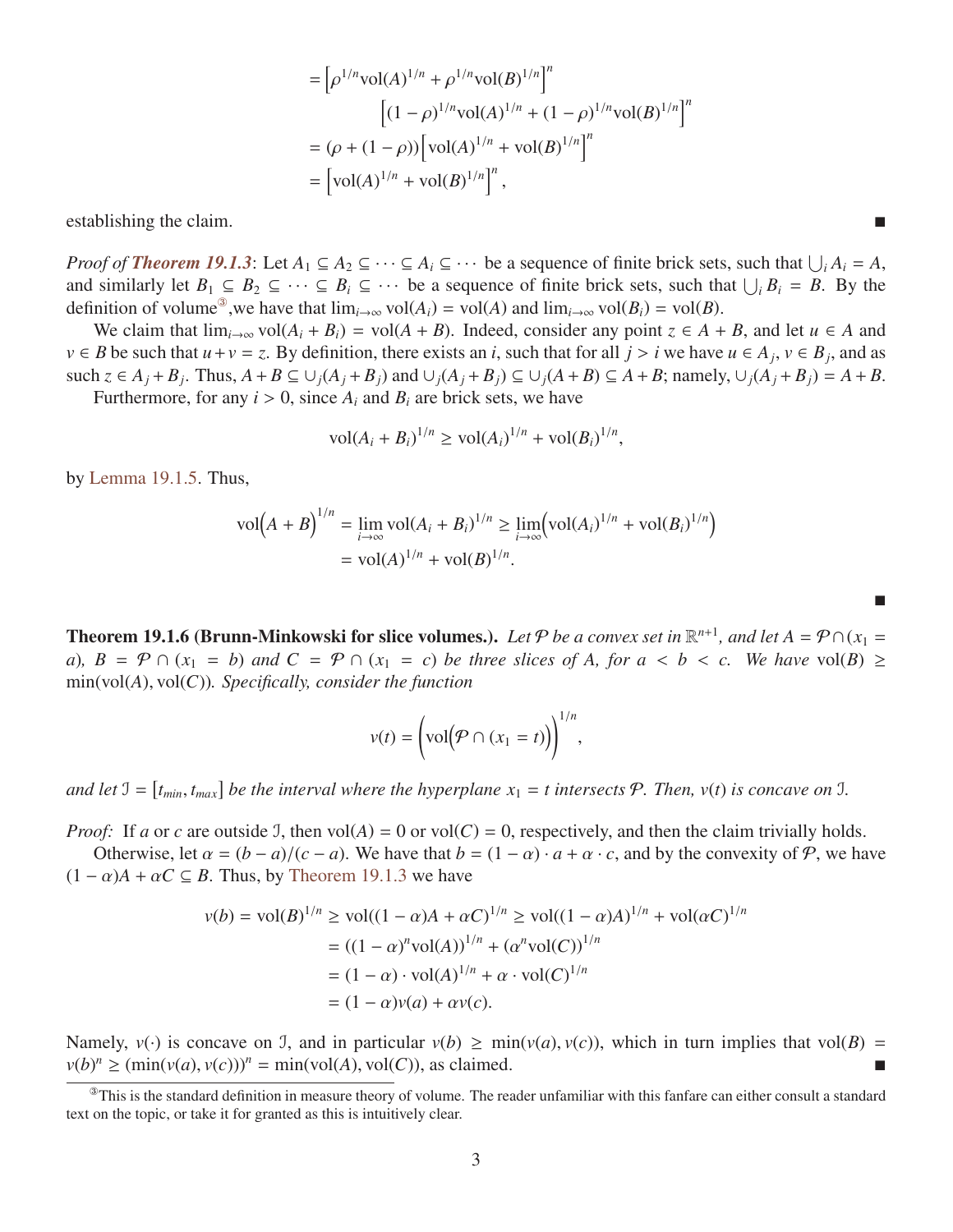**Corollary 19.1.7.** *For A and B compact sets in*  $\mathbb{R}^n$ *, the following holds* vol $((A + B)/2) \ge$ √  $vol(A)vol(B)$ .

*Proof:* We have that

$$
\text{vol}((A + B)/2)^{1/n} = \text{vol}(A/2 + B/2)^{1/n} \ge \text{vol}(A/2)^{1/n} + \text{vol}(B/2)^{1/n} = (\text{vol}(A)^{1/n} + \text{vol}(B)^{1/n})/2
$$
  

$$
\ge \sqrt{\text{vol}(A)^{1/n}\text{vol}(B)^{1/n}}
$$

by [Theorem 19.1.3,](#page-1-0) and since  $(a + b)/2 \ge$ √ *ab* for any  $a, b \ge 0$ . The claim now follows by raising this inequality to the power *n*.

#### 19.1.1. The Isoperimetric Inequality

The following is not used anywhere else and is provided because of its mathematical elegance. The skip-able reader can thus employ their special gift and move on to [Section 19.2.](#page-4-0)

The *isoperimetric inequality* states that among all convex bodies of a fixed surface area, the ball has the largest volume (in particular, the unit circle is the largest area planar region with perimeter  $2\pi$ ). This problem can be traced back to antiquity, in particular Zenodorus (200–140 BC) wrote a monograph (which was lost) that seemed to have proved the claim in the plane for some special cases. The first formal proof for the planar case was done by Steiner in 1841. Interestingly, the more general claim is an easy consequence of the Brunn-Minkowski inequality.

Let *K* be a convex body in  $\mathbb{R}^n$  and **b** be the *n* dimensional ball of radius one centered at the origin. Let  $S(X)$ denote the surface area of a compact set  $X \subseteq \mathbb{R}^n$ . The *isoperimetric inequality* states that

$$
\left(\frac{\text{vol}(K)}{\text{vol}(\mathbf{b})}\right)^{1/n} \le \left(\frac{\mathbf{S}(K)}{\mathbf{S}(\mathbf{b})}\right)^{1/(n-1)}.\tag{19.1}
$$

Namely, the left side is the radius of a ball having the same volume as *K*, and the right side is the radius of a sphere having the same surface area as *K*. In particular, if we scale *K* so that its surface area is the same as b, then the above inequality implies that  $vol(K) \le vol(b)$ .

To prove [Eq. \(19.1\),](#page-3-0) observe that vol(**b**) =  $S(b)/n^4$ . Also, observe that  $K + \varepsilon b$  is body *K* together with a small "atmosphere" around it of thickness s. In particular the body *K* together with a small "atmosphere" around it of thickness  $\varepsilon$ . In particular, the volume of this "atmosphere" is (roughly)  $\varepsilon S(K)$  (in fact, Minkowski defined the surface area of a convex body to be the limit stated next).

Formally, we have

$$
S(K) = \lim_{\varepsilon \to 0+} \frac{\text{vol}(K + \varepsilon \mathbf{b}) - \text{vol}(K)}{\varepsilon}
$$
  
 
$$
\geq \lim_{\varepsilon \to 0+} \frac{\left(\text{vol}(K)^{1/n} + \text{vol}(\varepsilon \mathbf{b})^{1/n}\right)^n - \text{vol}(K)}{\varepsilon},
$$

<span id="page-3-0"></span>

by the Brunn-Minkowski inequality. Now  $vol(\varepsilon \mathbf{b})^{1/n} = \varepsilon vol(\mathbf{b})^{1/n}$ , and as such

$$
S(K) \ge \lim_{\varepsilon \to 0+} \frac{\mathrm{vol}(K) + {n \choose 1} \varepsilon \mathrm{vol}(K)^{(n-1)/n} \mathrm{vol}(\mathbf{b})^{1/n} + {n \choose 2} \varepsilon^2 \langle \cdots \rangle + \cdots + \varepsilon^n \mathrm{vol}(\mathbf{b}) - \mathrm{vol}(K)}{\varepsilon}
$$
  
= 
$$
\lim_{\varepsilon \to 0+} \frac{n \varepsilon \mathrm{vol}(K)^{(n-1)/n} \mathrm{vol}(\mathbf{b})^{1/n}}{\varepsilon} = n \mathrm{vol}(K)^{(n-1)/n} \mathrm{vol}(\mathbf{b})^{1/n}.
$$
  
vol(\mathbf{b}) =  $\int_1^1 S(\mathbf{b}) r^{n-1} dr = S(\mathbf{b})/n$ 

<span id="page-3-1"></span><sup>43</sup>Indeed, vol(**b**) =  $\int_{r=0}^{1} S(\mathbf{b})r$ *<sup>n</sup>*−<sup>1</sup>*dr* <sup>=</sup> <sup>S</sup>(b)/*n*.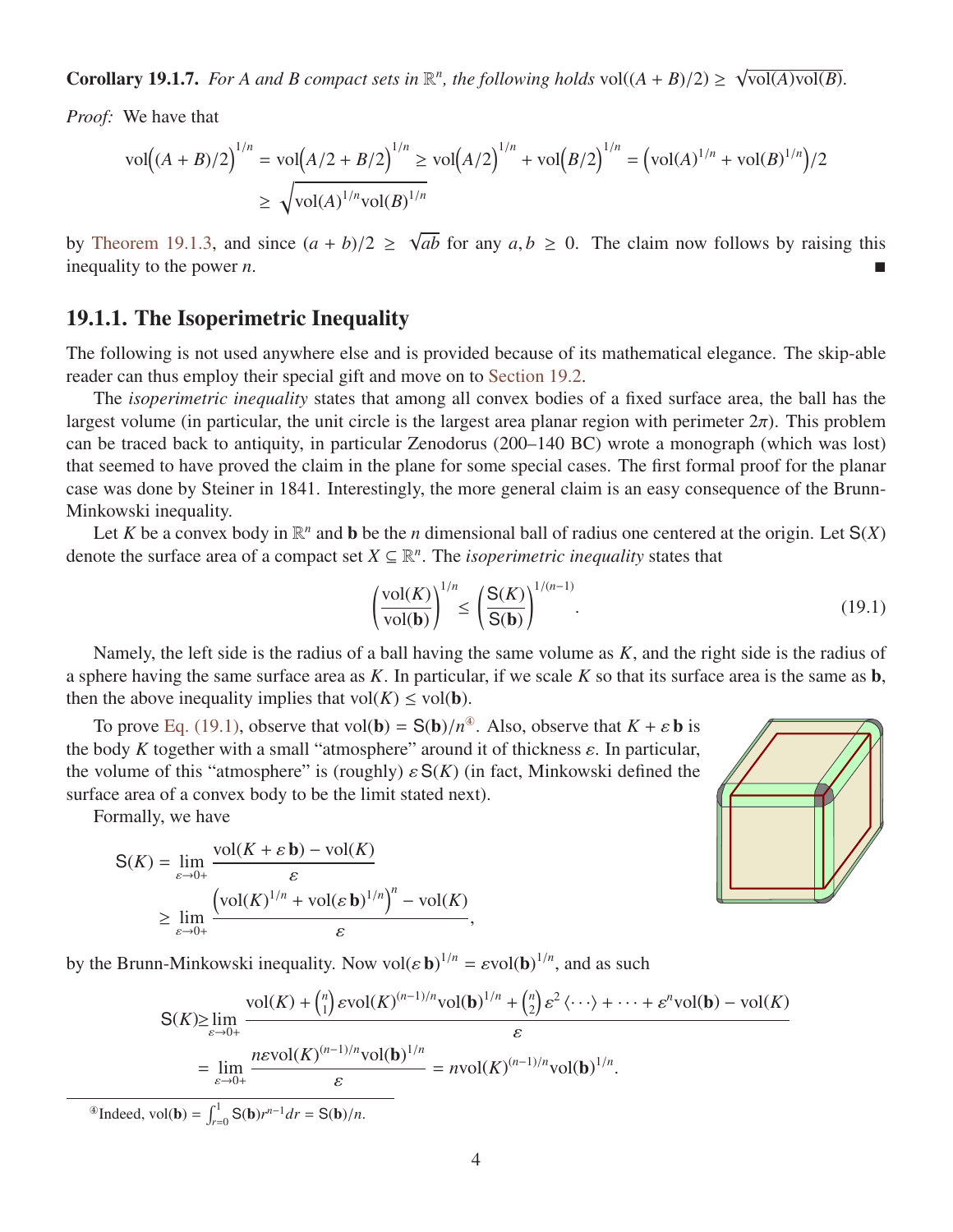Dividing both sides by  $S(b) = nvol(b)$ , we have

$$
\frac{S(K)}{S(b)} \ge \frac{\text{vol}(K)^{(n-1)/n}}{\text{vol}(b)^{(n-1)/n}} \qquad \implies \qquad \left(\frac{S(K)}{S(b)}\right)^{1/(n-1)} \ge \left(\frac{\text{vol}(K)}{\text{vol}(b)}\right)^{1/n}
$$

<span id="page-4-0"></span>establishing the isoperimetric inequality.

## 19.2. Measure Concentration on the Sphere

Let  $\mathbb{S}^{(n-1)}$  be the unit sphere in  $\mathbb{R}^n$ . We assume there is a uniform probability measure defined over  $\mathbb{S}^{(n-1)}$ , such that its total measure is 1. Surprisingly, most of the mass of this measure is near the equator. Indeed, consider an arbitrary equator  $\pi$  on  $\mathbb{S}^{(n-1)}$  (that it, it is the intersection of the sphere with a hyperplane<br>passing through the center of ball inducing the sphere). Next, consider all the passing through the center of ball inducing the sphere). Next, consider all the points that are in distance  $\approx \ell(n) = c/n^{1/3}$  from  $\pi$ . The question we are inter-<br>ested in is what fraction of the sphere is covered by this strip T (depicted on the ested in is what fraction of the sphere is covered by this strip *T* (depicted on the right).



,

Notice, that as the dimension increases the width  $\ell(n)$  of this strip decreases.

But surprisingly, despite its width becoming smaller, as the dimension increases, this strip contains a larger and larger fraction of the sphere. In particular, the total fraction of the sphere not covered by this (shrinking!) strip converges to zero.

Furthermore, counter intuitively, this is true for *any* equator. We are going to show that even a stronger result holds: The mass of the sphere is concentrated close to the boundary of any set  $A \subseteq \mathbb{S}^{(n-1)}$  such that  $Pr[A] = 1/2.$ 

Before proving this somewhat surprising theorem, we will first try to get an intuition about the behavior of the hypersphere in high dimensions.

#### 19.2.1. The strange and curious life of the hypersphere

Consider the ball of radius  $r$  in  $\mathbb{R}^n$  denoted by  $r \mathbf{b}^n$ , where  $\mathbf{b}^n$  is the unit radius ball centered at the origin. Clearly, vol( $r \mathbf{b}^n$ ) =  $r^n$ vol( $\mathbf{b}^n$ ). Now, even if  $r$  is very close to 1, the quantity  $r^n$  might be very close to zero if  $n$ is sufficiently large. Indeed, if  $r = 1 - \delta$ , then  $r^n = (1 - \delta)^n \le \exp(-\delta n)$ , which is very small if  $\delta \gg 1/n$ . (Here, we used the fact that  $1 - r \le e^x$  for  $r > 0$ ). Namely, for the ball in high dimensions, its mass is concentr we used the fact that  $1 - x \le e^x$ , for  $x \ge 0$ .) Namely, for the ball in high dimensions, its mass is concentrated in a very thin shell close to its surface.

The volume of a ball and the surface area of hypersphere. Let  $vol(rb^n)$  denote the volume of the ball of radius *r* in  $\mathbb{R}^n$ , and Area $(r\mathbb{S}^{(n-1)})$  denote the surface area of its bounding sphere (i.e., the surface area of  $r\mathbb{S}^{(n-1)}$ ). It is known that

$$
\text{vol}(r\mathbf{b}^n) = \frac{\pi^{n/2}r^n}{\Gamma(n/2+1)} \quad \text{and} \quad \text{Area}\big(r\mathbb{S}^{(n-1)}\big) = \frac{2\pi^{n/2}r^{n-1}}{\Gamma(n/2)},
$$

where the gamma function, <sup>Γ</sup>(·), is an extension of the factorial function. Specifically, if *<sup>n</sup>* is even then <sup>Γ</sup>(*n*/<sup>2</sup> <sup>+</sup> 1) =  $(n/2)!$ , and for *n* odd  $\Gamma(n/2 + 1)$  = اisi  $\pi(n!!)/2^{(n+1)/2}$ , where  $n!! = 1 \cdot 3 \cdot 5 \cdots n$  is the *double factorial*. The most surprising implication of these two formulas is that, as *n* increases, the volume of the unit ball first increases (till dimension 5 in fact) and then starts decreasing to zero.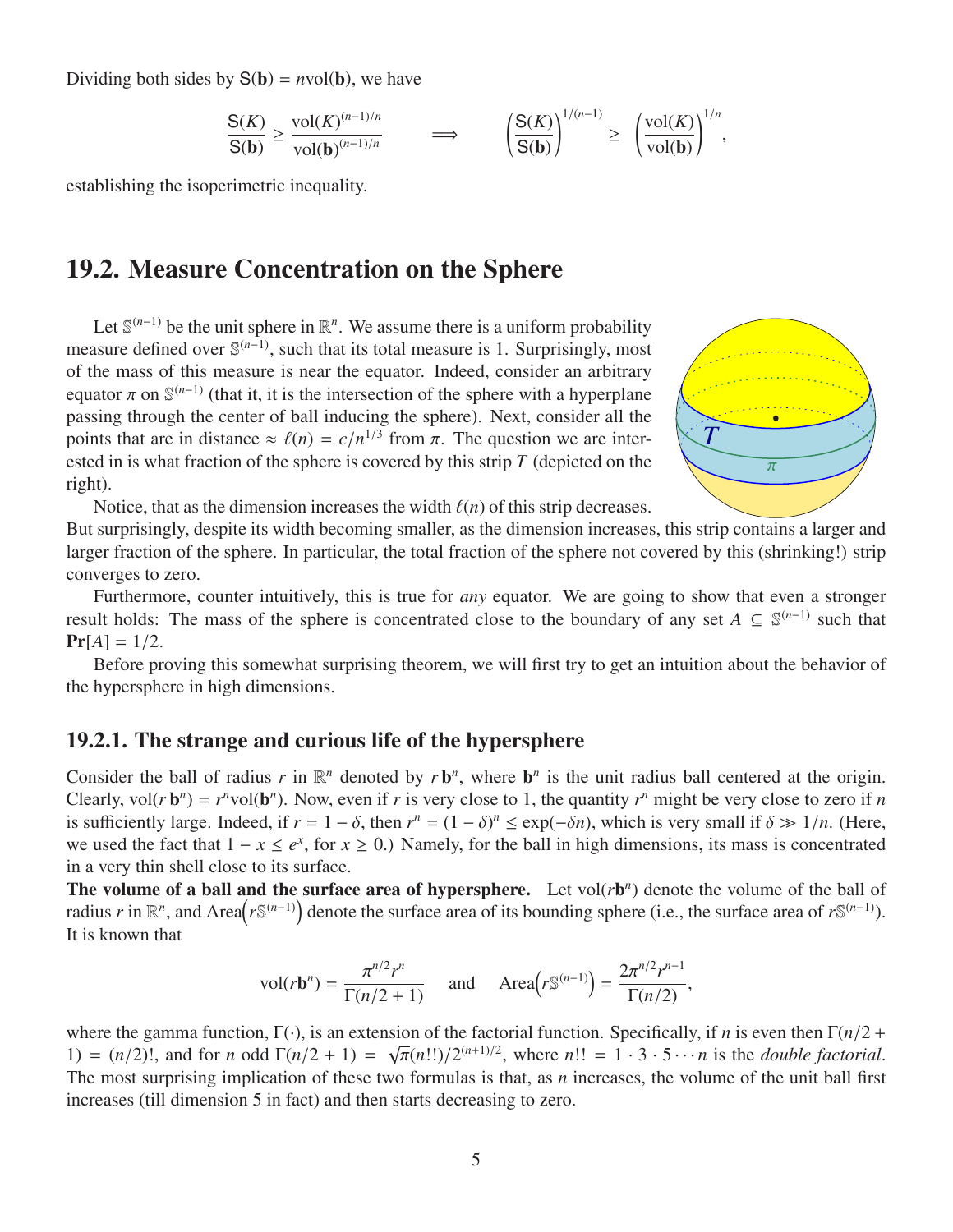<span id="page-5-1"></span>

Figure 19.1: Illustration of the proof of [Theorem 19.2.1.](#page-6-0)

Similarly, the surface area of the unit sphere  $\mathbb{S}^{(n-1)}$  in  $\mathbb{R}^n$  tends to zero as the dimension increases. To see this, compute the volume of the unit ball using an integral of its slice volume, when it is being sliced by a hyperplanes perpendicular to the *n*th coordinate.

We have, see figure on the right, that

$$
\text{vol}\left(\mathbf{b}^n\right) = \int_{x_n=-1}^1 \text{vol}\left(\sqrt{1-x_n^2} \,\mathbf{b}^{n-1}\right) dx_n = \text{vol}\left(\mathbf{b}^{n-1}\right) \int_{x_n=-1}^1 \left(1-x_n^2\right)^{(n-1)/2} dx_n,
$$

1

 $x_n$  1  $\mathcal{N}$  $\overline{\mathcal{L}}$  <sup>−</sup> *<sup>x</sup>* 2

Now, the integral on the right side tends to zero as *n* increases. In fact, for *n* very large, the term  $(1 - x_n^2)^{(n-1)/2}$ is very close to 0 everywhere except for a small interval around 0. This implies that the main contribution of the volume of the ball happens when we consider slices of the ball by hyperplanes of the form  $x_n = \delta$ , where  $\delta$ is small.

If one has to visualize how such a ball in high dimensions looks like, it might be best to think about it as a star-like creature: It has very little mass close to the tips of any set of orthogonal directions we pick, and most of its mass somehow lies on hyperplanes close to its center.[⑤](#page-5-0)

<span id="page-5-0"></span> $\mathcal{F}$  In short, it looks like a Boojum [\[Car76\]](#page-12-0).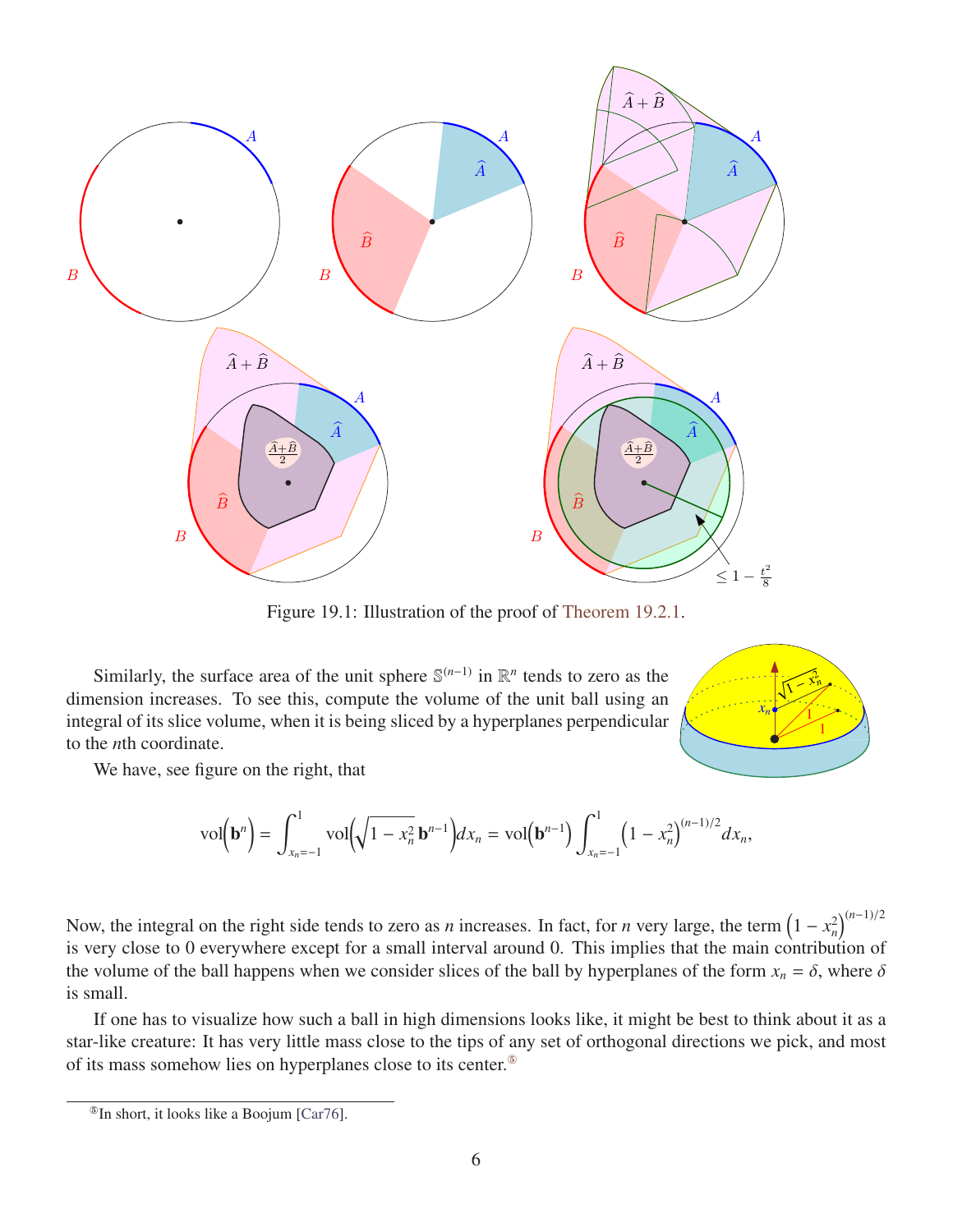#### 19.2.2. Measure Concentration on the Sphere

<span id="page-6-0"></span>**Theorem 19.2.1** (Measure concentration on the sphere.). Let  $A ⊆ \mathbb{S}^{(n-1)}$  be a measurable set with Pr[A] ≥ 1/2, and let  $A_t$  denote the set of points of  $\mathbb{S}^{(n-1)}$  in distance at most t from A, where  $t \le 2$ . Then 1 − **Pr**[ $A_t$ ] ≤  $2 \exp(-nt^2/2)$  $2 \exp(-nt^2/2)$ .

*Proof:* We will prove a slightly weaker bound, with  $-nt^2/4$  in the exponent. Let  $\widehat{A} = T(A)$ , where

$$
T(X) = \left\{ \alpha x \mid x \in X, \alpha \in [0, 1] \right\} \subseteq \mathbf{b}^n,
$$

and **b**<sup>*n*</sup> is the unit ball in  $\mathbb{R}^n$ . We have that  $\text{Pr}[A] = \mu(\widehat{A})$ , where  $\mu(\widehat{A}) = \text{vol}(\widehat{A})/\text{vol}(\mathbf{b}^n)^{\circledcirc}$ .

Let  $B = \mathbb{S}^{(n-1)} \setminus A_t$  and  $\widehat{B} = T(B)$ , see [Figure 19.1.](#page-5-1) We have that  $||a - b|| \ge t$  for all  $a \in A$  and  $b \in B$ . By [Lemma 19.2.2](#page-6-2) below, the set  $(\widehat{A} + \widehat{B})/2$  is contained in the ball *r*b<sup>n</sup> centered at the origin, where  $r = 1 - t^2/8$ . Observe that  $\mu(r\mathbf{b}^n) = \text{vol}(r\mathbf{b}^n)/\text{vol}(\mathbf{b}^n) = r^n = (1 - t^2/8)^n$ . As such, applying the Brunn-Minkowski inequality in the form of Corollary 19.1.7, we have in the form of [Corollary 19.1.7,](#page-2-1) we have

$$
\left(1-\frac{t^2}{8}\right)^n = \mu(r\mathbf{b}^n) \ge \mu\left(\frac{\widehat{A}+\widehat{B}}{2}\right) \ge \sqrt{\mu(A)\mu(B)} = \sqrt{\mathbf{Pr}[A]\,\mathbf{Pr}[B]} \ge \sqrt{\mathbf{Pr}[B]/2}.
$$

Thus,  $Pr[B] \le 2(1 - t^2/8)^{2n} \le 2 \exp(-2nt^2/8)$ , since  $1 - x \le \exp(-x)$ , for  $x \ge 0$ . ■

<span id="page-6-2"></span>**Lemma 19.2.2.** *For any*  $\widehat{a}$  ∈ *A and*  $b$  ∈ *B, we have*   $\mathbb{I}$  $\frac{\widehat{a} + b}{2}$ 2  $\frac{1}{2}$  $\leq 1 - \frac{t^2}{2}$ 8 *.*

*Proof:* Let  $\widehat{a} = \alpha a$  and  $\widehat{b} = \beta b$ , where  $a \in A$  and  $b \in B$ . We have

$$
||u|| = \left\|\frac{a+b}{2}\right\| = \sqrt{1^2 - \left\|\frac{a-b}{2}\right\|^2} \le \sqrt{1 - \frac{t^2}{4}} \le 1 - \frac{t^2}{8},\tag{19.2}
$$

since  $||a - b|| \ge t$ . As for  $\widehat{a}$  and  $\widehat{b}$ , assume that  $\alpha \le \beta$ , and observe that the quantity  $\|\hat{a} + \hat{b}\|$  is maximized when  $\beta = 1$ . As such, by the triangle inequality, we have

$$
\left\| \frac{\widehat{a} + \widehat{b}}{2} \right\| = \left\| \frac{\alpha a + b}{2} \right\| \le \left\| \frac{\alpha (a + b)}{2} \right\| + \left\| (1 - \alpha) \frac{b}{2} \right\|
$$

$$
\le \alpha \left( 1 - \frac{t^2}{8} \right) + (1 - \alpha) \frac{1}{2} = \tau,
$$

by [Eq. \(19.2\)](#page-6-3) and since  $||b|| = 1$ . Now,  $\tau$  is a convex combination of the two numbers 1/2 and  $1 - t^2/8$ . In particular we conclude that  $\tau \le \max(1/2, 1 - t^2/8) \le 1 - t^2/8$  since  $t \le 2$ particular, we conclude that  $\tau \le \max(1/2, 1 - t^2/8) \le 1 - t^2/8$ , since  $t \le 2$ .

<span id="page-6-3"></span>

<span id="page-6-1"></span> $^{\circ}$ This is one of these "trivial" claims that might give the reader a pause, so here is a formal proof. Pick a random point p uniformly inside the ball  $\mathbf{b}^n$ . Let  $\psi$  be the probability that  $\mathbf{p} \in \widehat{A}$ . Clearly,  $\text{vol}(\widehat{A}) = \psi \text{vol}(\mathbf{b}^n)$ . So, consider the normalized point  $\mathbf{q} = \mathbf{p}/||\mathbf{p}||$ . Clearly,  $p \in \widehat{A}$  if and only if  $q \in A$ , by the definition of  $\widehat{A}$ . Thus,  $\mu(\widehat{A}) = \text{vol}(\widehat{A})/\text{vol}(\mathbf{b}^n) = \psi = \mathbf{Pr}[p \in \widehat{A}] = \mathbf{Pr}[q \in A] = \mathbf{Pr}[A]$ , since q has a uniform distribution on the hypersphere by assumption.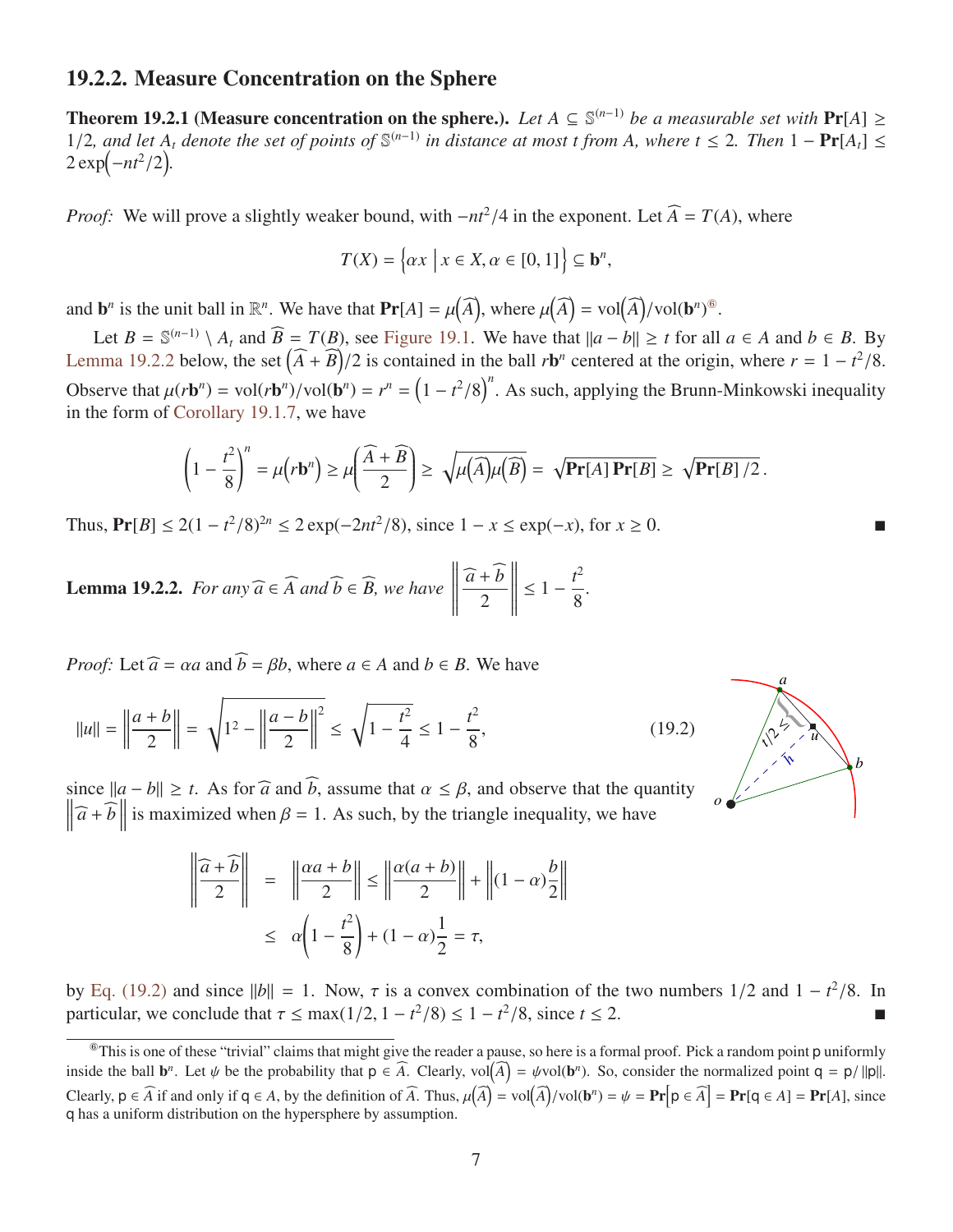## 19.3. Concentration of Lipschitz Functions

Consider a function  $f : \mathbb{S}^{(n-1)} \to \mathbb{R}$ , and imagine that we have a probability density function defined over the sphere. Let  $\Pr[f \le t] = \Pr[\{x \in S^{n-1} \mid f(x) \le t\}]$ . We define the *median* of *f*, denoted by med(*f*), to be the  $\sup t$ , such that  $\Pr[f \le t] \le 1/2$ .<br>We define  $\Pr[f \le \text{med}(f)]$  -

We define  $Pr[f \leq med(f)] = sup_{x \leq med(f)} Pr[f \leq x]$ . The following is obvious but (in fact) requires a formal of proof.

<span id="page-7-0"></span>**Lemma 19.3.1.** We have  $\Pr[f < \text{med}(f)] \le 1/2$  and  $\Pr[f > \text{med}(f)] \le 1/2$ .

*Proof:* Since  $\bigcup_{k \geq 1} (-\infty, \text{med}(f) - 1/k] = (-\infty, \text{med}(f)),$  we have

$$
\Pr[f < \text{med}(f)] = \sup_{k \ge 1} \Pr\bigg[f \le \text{med}(f) - \frac{1}{k}\bigg] \le \sup_{k \ge 1} \frac{1}{2} = \frac{1}{2}.
$$

The second claim follows by a symmetric argument.

Definition 19.3.2 (*c***-Lipschitz**). A function  $f : A \to B$  is *c***-Lipschitz** if, for any  $x, y \in A$ , we have  $|| f(x) - f(y)|| \le$  $c \frac{||x - y||}{|x - y|}$ .

<span id="page-7-1"></span>**Theorem 19.3.3 (Lévy's Lemma).** *Let*  $f : \mathbb{S}^{(n-1)} \to \mathbb{R}$  *be* 1*-Lipschitz. Then for all*  $t \in [0, 1]$ *,* 

$$
\mathbf{Pr}[f > \text{med}(f) + t] \le 2\exp\left(-t^2n/2\right) \quad \text{and} \quad \mathbf{Pr}[f < \text{med}(f) - t] \le 2\exp\left(-t^2n/2\right).
$$

*Proof:* We prove only the first inequality, the second follows by symmetry. Let

$$
A = \left\{ x \in \mathbb{S}^{(n-1)} \mid f(x) \le \text{med}(f) \right\}.
$$

By [Lemma 19.3.1,](#page-7-0) we have  $Pr[A] \ge 1/2$ . Consider a point  $x \in A_t$ , where  $A_t$  is as defined in [Theorem 19.2.1.](#page-6-0)<br>Let np(x) be the nearest point in A to x. We have by definition that  $||x - np(x)|| \le t$ . As such since f is Let  $nn(x)$  be the nearest point in *A* to *x*. We have by definition that  $||x - nn(x)|| \le t$ . As such, since *f* is 1-Lipschitz and  $nn(x) \in A$ , we have that

$$
f(x) \le f(\text{nn}(x)) + ||\text{nn}(x) - x|| \le \text{med}(f) + t.
$$

Thus, by [Theorem 19.2.1,](#page-6-0) we get  $Pr[f > \text{med}(f) + t] ≤ 1 - Pr[A_t] ≤ 2 exp(-t^2 n/2)$ .

### 19.4. The Johnson-Lindenstrauss Lemma

<span id="page-7-2"></span>**Lemma 19.4.1.** *For a unit vector*  $x \in \mathbb{S}^{(n-1)}$ *, let* 

$$
f(x) = \sqrt{x_1^2 + x_2^2 + \dots + x_k^2}
$$

*be the length of the projection of x into the subspace formed by the first k coordinates. Let x be a vector randomly chosen with uniform distribution from* S (*n*−1)*. Then f*(*x*) *is sharply concentrated. Namely, there exists*  $m = m(n, k)$  *such that* 

$$
\Pr[f(x) \ge m + t] \le 2\exp(-t^2n/2) \quad \text{and} \quad \Pr[f(x) \le m - t] \le 2\exp(-t^2n/2),
$$

*for any t*  $\in$  [0, 1]*. Furthermore, for k*  $\geq$  10 ln *n*, we have  $m \geq \frac{1}{2}$ 2 √ *k*/*n.*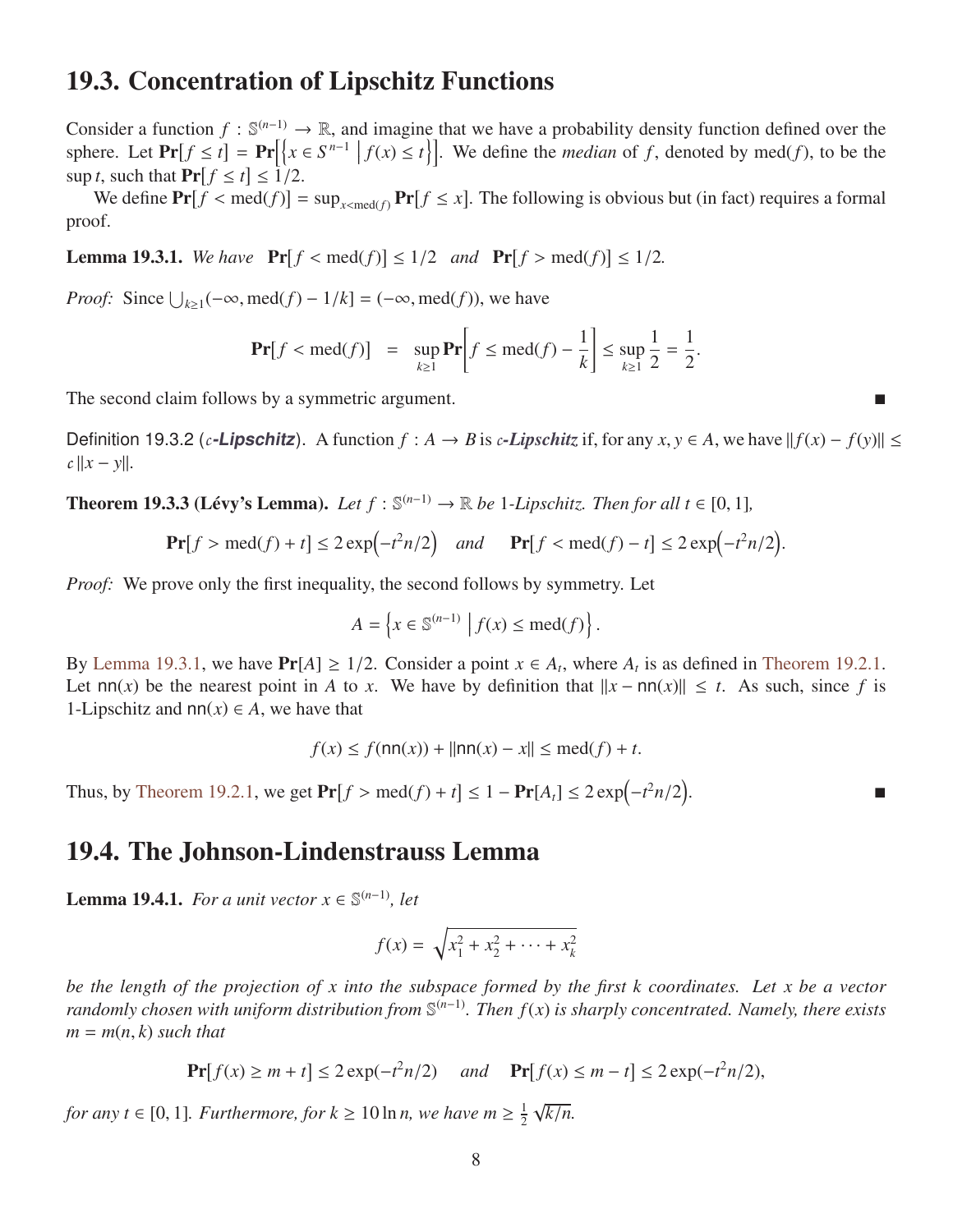*Proof:* The orthogonal projection  $p : \mathbb{R}^n \to \mathbb{R}^k$  given by  $p(x_1, ..., x_n) = (x_1, ..., x_k)$  is 1-Lipschitz (since projections can only shrink distances see Exercise 19.6.4). As such  $f(x) = ||p(x)||$  is 1-Lipschitz since for any projections can only shrink distances, see Exercise [19.6.4\)](#page-11-0). As such,  $f(x) = ||p(x)||$  is 1-Lipschitz, since for any *<sup>x</sup>*, *<sup>y</sup>* we have

$$
|f(x) - f(y)| = |||p(x)|| - ||p(y)||| \le ||p(x) - p(y)|| \le ||x - y||,
$$

by the triangle inequality and since *p* is 1-Lipschitz. [Theorem 19.3.3](#page-7-1) (i.e., Lévy's lemma) gives the required tail estimate with  $m = \text{med}(f)$ .

Thus, we only need to prove the lower bound on *m*. For a random  $x = (x_1, ..., x_n) \in \mathbb{S}^{(n-1)}$ , we have  $x|z^2 - 1$ . By linearity of expectations, and symmetry we have  $1 - \mathbf{F}[\|x\|^2] - \mathbf{F}[\nabla^n x^2] - \nabla^n \mathbf{F}[x^2]$ .  $\mathbf{E}[||x||^2] = 1$ . By linearity of expectations, and symmetry, we have  $1 = \mathbf{E}[||x||^2] = \mathbf{E}[\sum_{i=1}^n x_i^2] = \sum_{i=1}^n \mathbf{E}[x_i^2] =$  $n \mathbf{E}[x_j^2]$ , for any  $1 \le j \le n$ . Thus,  $\mathbf{E}[x_j^2] = 1/n$ , for  $j = 1, ..., n$ . Thus,

$$
\mathbf{E}\Big[(f(x))^{2}\Big]=\mathbf{E}\Big[\sum_{i=1}^{k}x_{i}^{2}\Big]=\sum_{i=1}^{k}\mathbf{E}[x_{i}]=\frac{k}{n},
$$

by linearity of expectation.

We next use that *f* is concentrated, to show that  $f^2$  is also relatively concentrated. For any  $t \ge 0$ , we have

$$
\frac{k}{n} = \mathbf{E}\Big[f^2\Big] \le \mathbf{Pr}\big[f \le m + t\big] (m + t)^2 + \mathbf{Pr}\big[f \ge m + t\big] \cdot 1 \le 1 \cdot (m + t)^2 + 2\exp(-t^2 n/2),
$$

since  $f(x) \leq 1$ , for any  $x \in \mathbb{S}^{(n-1)}$ . Let  $t =$ √ *k*/5*n*. Since *k* ≥ 10 ln *n*, we have that  $2 \exp(-t^2 n/2) \le 2/n$ . We get that

$$
\frac{k}{n} \le \left(m + \sqrt{k/5n}\right)^2 + 2/n.
$$

Implying that  $\sqrt{}$ (*<sup>k</sup>* <sup>−</sup> 2)/*<sup>n</sup>* <sup>≤</sup> *<sup>m</sup>* <sup>+</sup> √  $\sqrt{k/5n}$ , which in turn implies that *m* ≥ √ (*<sup>k</sup>* <sup>−</sup> 2)/*<sup>n</sup>* <sup>−</sup> √  $\sqrt{k/5n} \geq \frac{1}{2}$ 2  $\sqrt{k/n}$ . ■

Next, we would like to argue that given a fixed vector, projecting it down into a random *k*-dimensional subspace results in a random vector such that its length is highly concentrated. This would imply that we can do dimension reduction and still preserve distances between points that we care about.

To this end, we would like to flip [Lemma 19.4.1](#page-7-2) around. Instead of randomly picking a point and projecting it down to the first *k*-dimensional space, we would like *x* to be fixed, and randomly pick the *k*-dimensional subspace we project into. However, we need to pick this random *k*-dimensional space carefully. Indeed, if we rotate this random subspace, by a transformation *T*, so that it occupies the first *k* dimensions, then the point  $T(x)$  needs to be uniformly distributed on the hypersphere if we want to use [Lemma 19.4.1.](#page-7-2)

As such, we would like to randomly pick a rotation of  $\mathbb{R}^n$ . This maps the standard orthonormal basis into a randomly rotated orthonormal space. Taking the subspace spanned by the first *k* vectors of the rotated basis results in a *k*-dimensional random subspace. Such a rotation is an orthonormal matrix with determinant 1. We can generate such a matrix, by randomly picking a vector  $e_1 \in \mathbb{S}^{(n-1)}$ . Next, we set  $e_1$  as the first column of our rotation matrix, and generate the other *n* − 1 columns, by generating recursively *n* − 1 orthonormal vectors in the space orthogonal to  $e_1$ .

Remark 19.4.2 (Generating a random point on the sphere.). At this point, the reader might wonder how do we pick a point uniformly from the unit hypersphere. The idea is to pick a point from the multi-dimensional normal distribution  $N^n(0, 1)$ , and normalizing it to have length 1. Since the multi-dimensional normal distribu-<br>tion has the density function tion has the density function

$$
(2\pi)^{-n/2} \exp\Bigl(-(x_1^2 + x_2^2 + \cdots + x_n^2)/2\Bigr),
$$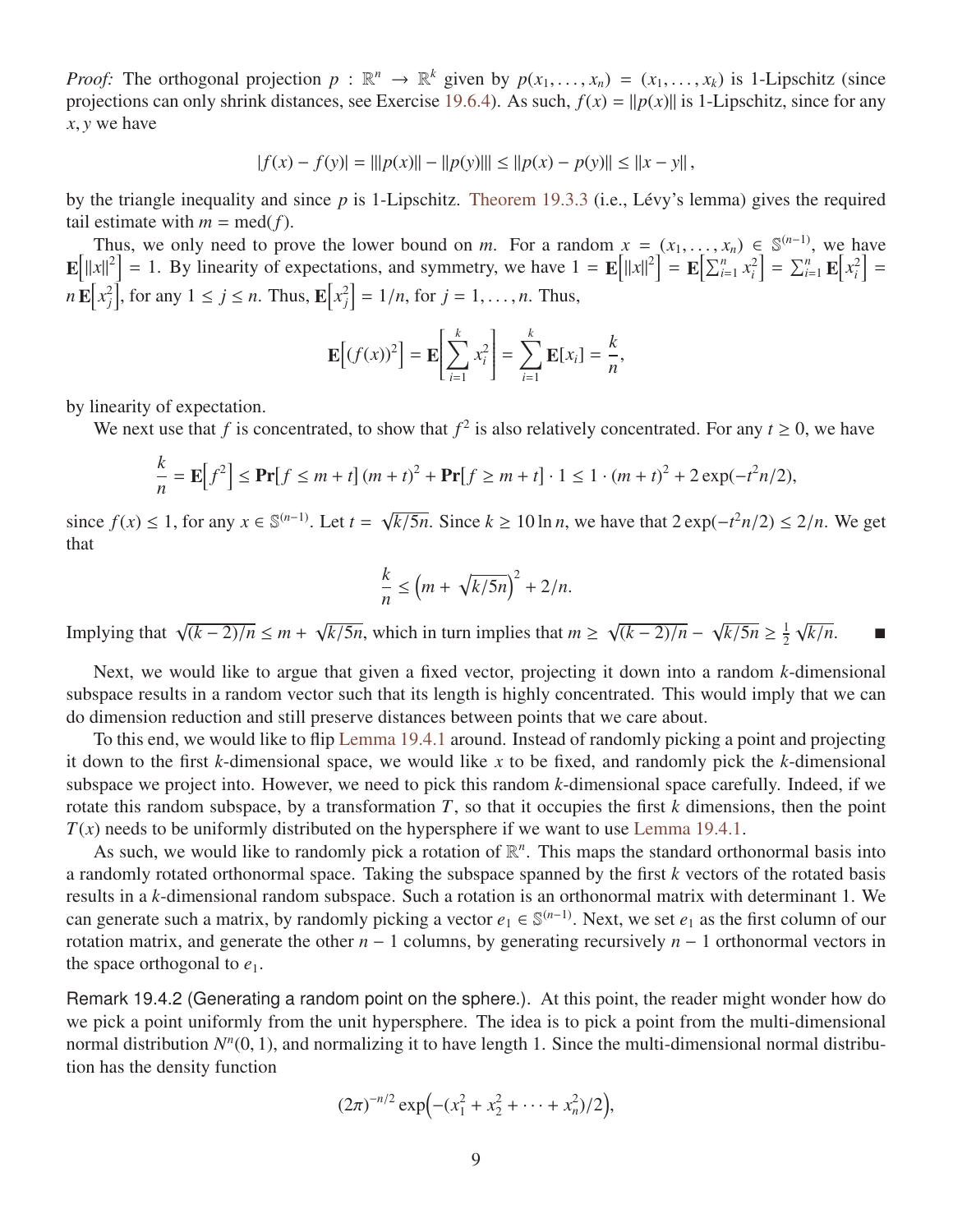which is symmetric (i.e., all the points in distance r from the origin have the same distribution), it follows that this indeed generates a point randomly and uniformly on  $\mathbb{S}^{(n-1)}$ .

Generating a vector with multi-dimensional normal distribution, is no more than picking each coordinate according to the normal distribution, see Lemma  $19.7.1<sub>n13</sub>$ . Given a source of random numbers according to the uniform distribution, this can be done using a  $O(1)$  computations per coordinate, using the Box-Muller transformation [\[BM58\]](#page-12-2). Overall, each random vector can be generated in  $O(n)$  time.

Since projecting down *n*-dimensional normal distribution to the lower dimensional space yields a normal distribution, it follows that generating a random projection, is no more than randomly picking *n* vectors according to the multidimensional normal distribution  $v_1, \ldots, v_n$ . Then, we orthonormalize them, using Graham-Schmidt, where  $\widehat{v_1} = v_1 / ||v_1||$ , and  $\widehat{v_i}$  is the normalized vector of  $v_i - w_i$ , where  $w_i$  is the projection of  $v_i$  to the space spanned by  $v_i$ . space spanned by  $v_1, \ldots, v_{i-1}$ .

Taking those vectors as columns of a matrix, generates a matrix *A*, with determinant either 1 or −1. We multiply one of the vectors by −1 if the determinant is −1. The resulting matrix is a random rotation matrix.

We can now restate [Lemma 19.4.1](#page-7-2) in the setting where the vector is fixed and the projection is into a random subspace.

<span id="page-9-1"></span>**Lemma 19.4.3.** *Let*  $x \in \mathbb{S}^{(n-1)}$  *be an arbitrary unit vector, and consider a random k dimensional subspace*  $\mathcal{F}$ *, and let*  $f(x)$  *be the length of the projection of x into*  $\mathcal{F}$ *. Then, there exists*  $m = m(n, k)$  *such that* 

$$
\Pr[f(x) \ge m + t] \le 2\exp(-t^2n/2) \quad \text{and} \quad \Pr[f(x) \le m - t] \le 2\exp(-t^2n/2),
$$

*for any t*  $\in$  [0, 1]*. Furthermore, for k*  $\geq$  10 ln *n*, we have  $m \geq \frac{1}{2}$ 2 √ *k*/*n.*

*Proof:* Let  $v_i$  be the *i*th orthonormal vector having 1 at the *i*th coordinate. Let M be a random translation of space generated as described above. Clearly, for arbitrary fixed unit vector *x*, the vector M*x* is distributed uniformly on the sphere. Now, the *i*th column of the matrix M is the random vector  $e_i$ , and  $M^T v_i = e_i$ . As such, we have

$$
\langle \mathsf{M} x, v_i \rangle = (\mathsf{M} x)^T v_i = x^T \mathsf{M}^T v_i = x^T e_i = \langle x, e_i \rangle.
$$

In particular, treating M*x* as a random vector, and projecting it on the first *k* coordinates, we have that

$$
f(x) = \sqrt{\sum_{i=1}^{k} \langle \mathsf{M}x, v_i \rangle^2} = \sqrt{\sum_{i=1}^{k} \langle x, e_i \rangle^2}.
$$

But  $e_1, \ldots, e_k$  is just an orthonormal basis of a random *k*-dimensional subspace. As such, the expression on the right is the length of the projection of x into a *k*-dimensional random subspace. As such, the length of the right is the length of the projection of *x* into a *k*-dimensional random subspace. As such, the length of the projection of *x* into a random *k*-dimensional subspace has exactly the same distribution as the length of the projection of a random vector into the first *k* coordinates. The claim now follows by [Lemma 19.4.1.](#page-7-2)

Definition 19.4.4. The mapping  $f : \mathbb{R}^n \to \mathbb{R}^k$  is called *K*-bi-Lipschitz for a subset  $X \subseteq \mathbb{R}^n$  if there exists a constant  $c > 0$  such that

$$
cK^{-1} \cdot ||p - q|| \le ||f(p) - f(q)|| \le c \cdot ||p - q||,
$$

for all  $p, q \in X$ .

<span id="page-9-0"></span>The least *K* for which *f* is *K*-bi-Lipschitz is called the *distortion* of *f* , and is denoted dist(*f*). We will refer to *f* as a *K-embedding* of *X*.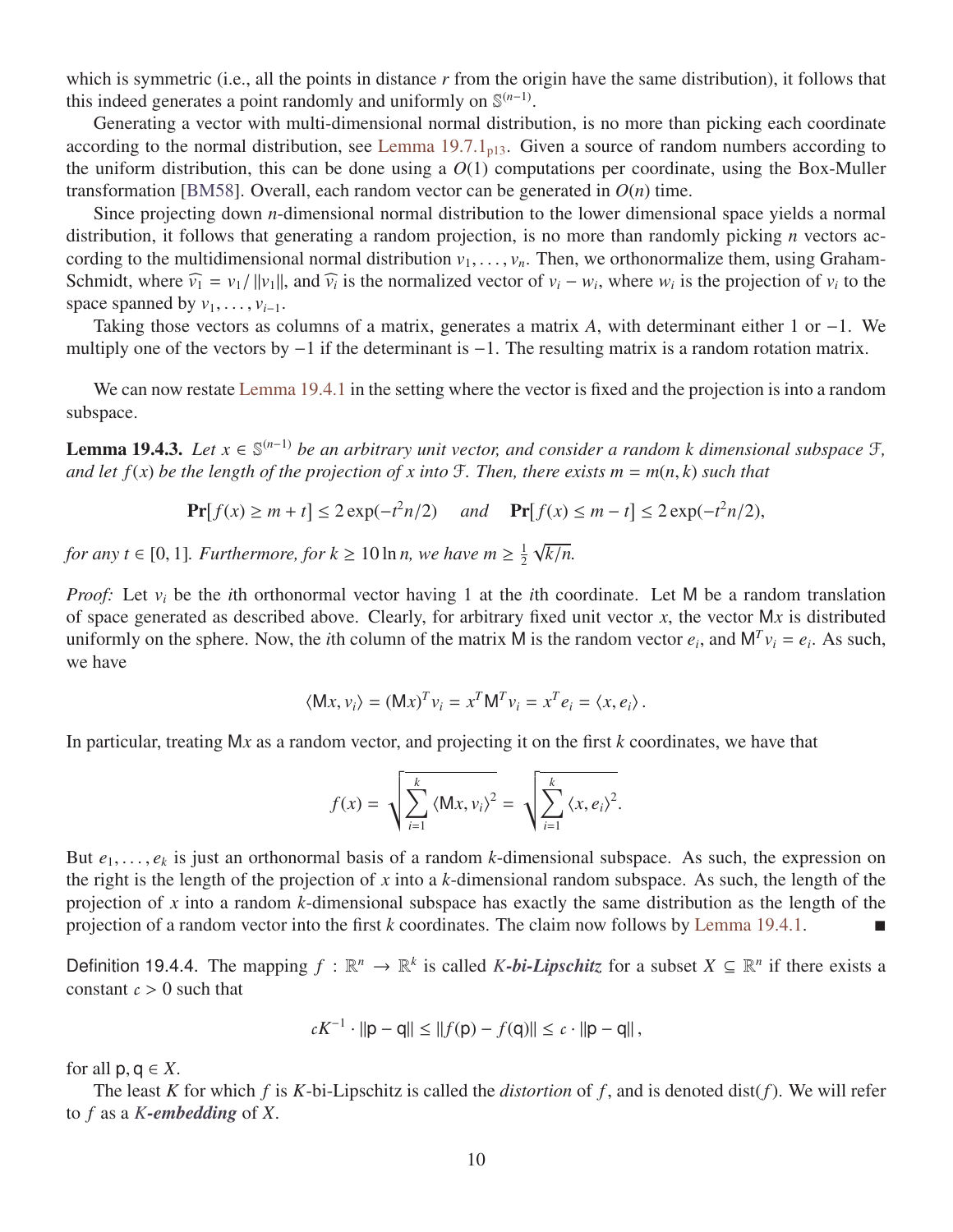Remark 19.4.5. Let  $X \subseteq \mathbb{R}^m$  be a set of *n* points, where *m* potentially might be much larger than *n*. Observe, that in this case, since we only care about the inter-point distances of points in *X*, we can consider *X* to be a set of points lying in the affine subspace  $\mathcal F$  spanned by the points of X. Note, that this subspace has dimension *n* − 1. As such, each point of *X* be interpreted as *n* − 1 dimensional point in *F*. Namely, we can assume, for our purposes, that the set of *n* points in Euclidean space we care about lies in  $\mathbb{R}^n$  (in fact,  $\mathbb{R}^{n-1}$ ).

Note, that if  $m < n$  we can always pad all the coordinates of the points of X by zeros, such that the resulting point set lies in  $\mathbb{R}^n$ .

Theorem 19.4.6 (Johnson-Lindenstrauss lemma.). *Let X be an n-point set in a Euclidean space, and let*  $\varepsilon \in (0, 1]$  *be given. Then there exists a*  $(1 + \varepsilon)$ -embedding of *X* into  $\mathbb{R}^{\overline{k}}$ , where  $k = O(\varepsilon^{-2} \log n)$ .

*Proof:* By [Remark 19.4.5,](#page-9-0) we can assume that  $X \subseteq \mathbb{R}^n$ . Let  $k = 200\varepsilon^{-2} \ln n$ . Assume  $k < n$ , and let  $\mathcal{F}$  be a random *k*-dimensional linear subspace of  $\mathbb{R}^n$ . Let  $P_{\alpha} : \mathbb{R}^n \to \mathcal{F}$  be the orthogonal random *k*-dimensional linear subspace of  $\mathbb{R}^n$ . Let  $P_{\mathcal{F}} : \mathbb{R}^n \to \mathcal{F}$  be the orthogonal projection operator of  $\mathbb{R}^n$  into F. Let *m* be the number around which  $||P_{\mathcal{F}}(x)||$  is concentrated, for  $x \in \mathbb{S}^{(n-1)}$ , as in [Lemma 19.4.3.](#page-9-1)

Fix two points  $x, y \in \mathbb{R}^n$ , we prove that

$$
\left(1 - \frac{\varepsilon}{3}\right) m \left\|x - y\right\| \le \left\|P_{\mathcal{F}}(x) - P_{\mathcal{F}}(y)\right\| \le \left(1 + \frac{\varepsilon}{3}\right) m \left\|x - y\right\|
$$

holds with probability  $\geq 1 - n^{-2}$ . Since there are  $\binom{n}{2}$  $\binom{n}{2}$  pairs of points in *X*, it follows that with constant probability (say > 1/3) this holds for all pairs of points of *X*. In such a case, the mapping *p* is *D*-embedding of *X* into  $\mathbb{R}^k$  with  $D \le \frac{1+\epsilon/3}{2} \le 1 + \epsilon$  for  $s \le 1$ with  $D \leq \frac{1+\varepsilon/3}{1-\varepsilon/3} \leq 1+\varepsilon$ , for  $\varepsilon \leq 1$ .<br>Let  $u = x - y$ , we have  $P_{\varepsilon}(u)$ .

Let  $u = x - y$ , we have  $P_{\mathcal{F}}(u) = P_{\mathcal{F}}(x) - P_{\mathcal{F}}(y)$  since  $P_{\mathcal{F}}(\cdot)$  is a linear operator. Thus, the condition becomes  $\left(1 - \frac{\varepsilon}{3} \right) m ||u|| \le ||P_{\mathcal{F}}(u)|| \le \left(1 + \frac{\varepsilon}{3} \right) m ||u||$ . Again, since projection is a linear operator, for any  $\alpha > 0$ , the condition is equivalent to condition is equivalent to

$$
\left(1-\frac{\varepsilon}{3}\right)m\left\Vert \alpha u\right\Vert \leq \left\Vert P_{\mathcal{F}}(\alpha u)\right\Vert \leq \left(1+\frac{\varepsilon}{3}\right)m\left\Vert \alpha u\right\Vert.
$$

As such, we can assume that  $||u|| = 1$  by picking  $\alpha = 1/||u||$ . Namely, we need to show that

$$
||P_{\mathcal{F}}(u)|| - m| \leq \frac{\varepsilon}{3}m.
$$

Let  $f(u) = ||P_F(u)||$ . By [Lemma 19.4.1](#page-7-2) (exchanging the random space with the random vector), for  $t = \varepsilon m/3$ , we have that the probability that this does not hold is bounded by

$$
\Pr[|f(u) - m| \ge t] \le 4 \exp\left(-\frac{t^2 n}{2}\right) = 4 \exp\left(\frac{-\varepsilon^2 m^2 n}{18}\right) \le 4 \exp\left(-\frac{\varepsilon^2 k}{72}\right) < n^{-2},
$$

since  $m \geq \frac{1}{2}$ 2 √  $\sqrt{k/n}$  and  $k = 200e^{-2}$  $\ln n$ .

## 19.5. Bibliographical notes

Our presentation follows Matoušek [\[Mat02\]](#page-12-3). The Brunn-Minkowski inequality is a powerful inequality which is widely used in mathematics. A nice survey of this inequality and its applications is provided by Gardner [\[Gar02\]](#page-12-4). Gardner says: "In a sea of mathematics, the Brunn-Minkowski inequality appears like an octopus, tentacles reaching far and wide, its shape and color changing as it roams from one area to the next." However, Gardner is careful in claiming that the Brunn-Minkowski inequality is one of the most powerful inequalities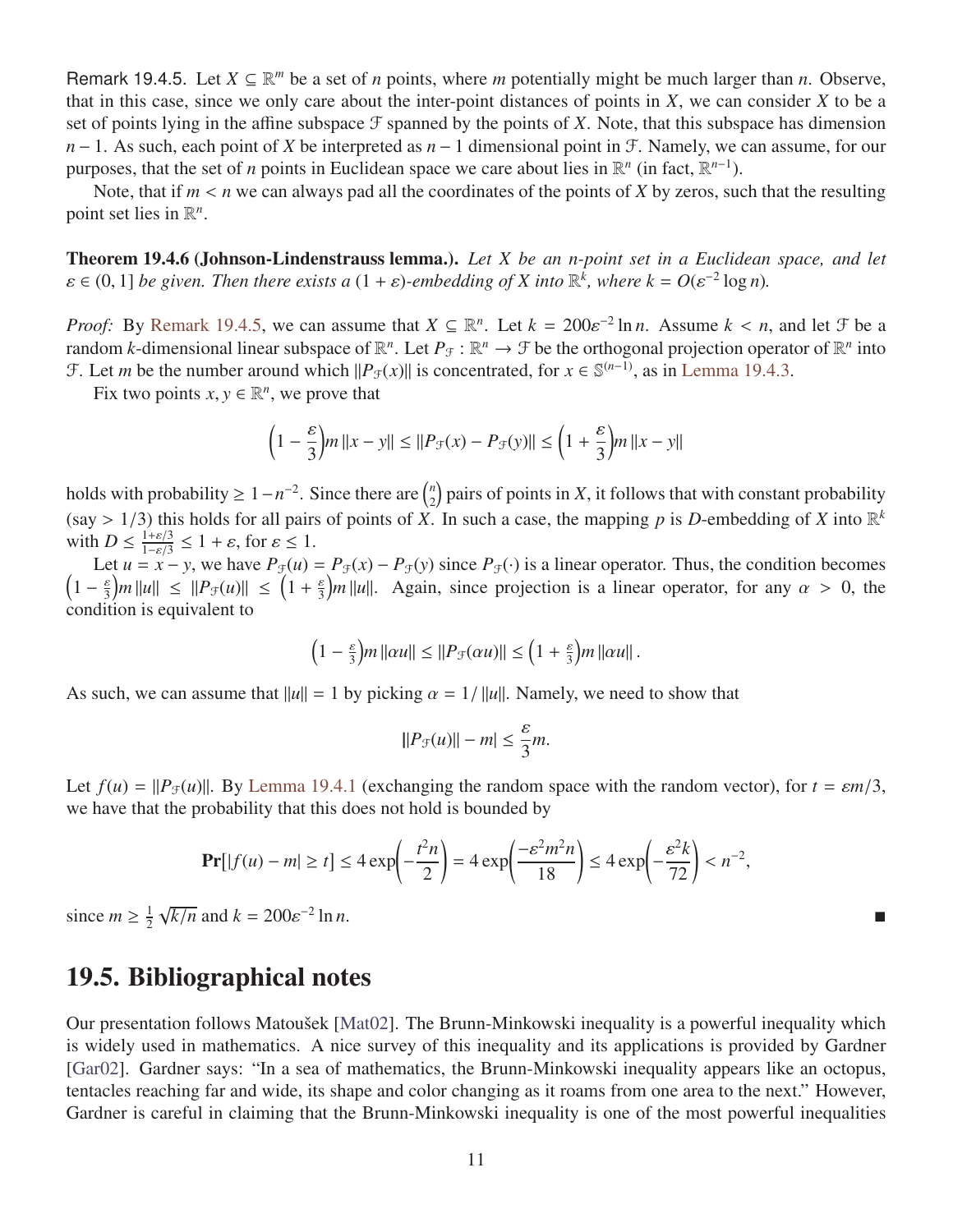in mathematics since as a wit put it "the most powerful inequality is  $x^2 \ge 0$ , since all inequalities are in some sense equivalent to it."

A striking application of the Brunn-Minkowski inequality is the proof that in any partial ordering of *n* elements, there is a single comparison that knowing its result, reduces the number of linear extensions that are consistent with the partial ordering, by a constant fraction. This immediately implies (the uninteresting result) that one can sort *n* elements in  $O(n \log n)$  comparisons. More interestingly, it implies that if there are *m* linear extensions of the current partial ordering, we can *always* sort it using *O*(log *m*) comparisons. A nice exposition of this surprising result is provided by Matoušek [\[Mat02,](#page-12-3) Section 12.3].

There are several alternative proofs of the JL lemma, see [\[IM98\]](#page-12-5) and [\[DG03\]](#page-12-6). Interestingly, it is enough to pick each entry in the dimension reducing matrix randomly out of <sup>−</sup>1, <sup>0</sup>, 1. This requires a more involved proof [\[Ach01\]](#page-12-7). This is useful when one cares about storing this dimension reduction transformation efficiently.

Magen [\[Mag07\]](#page-12-8) observed that the JL lemma preserves angles, and in fact can be used to preserve any "*k* dimensional angle", by projecting down to dimension  $O(k\varepsilon^{-2} \log n)$ . In particular, Exercise [19.6.5](#page-11-1) is taken from there.

In fact, the random embedding preserves much more structure than just distances between points. It preserves the structure and distances of surfaces as long as they are low dimensional and "well behaved", see [\[AHY07\]](#page-12-9) for some results in this direction.

Dimension reduction is crucial in learning, AI, databases, etc. One common technique that is being used in practice is to do PCA (i.e., principal component analysis) and take the first few main axes. Other techniques include independent component analysis, and MDS (multidimensional scaling). MDS tries to embed points from high dimensions into low dimension  $(d = 2 \text{ or } 3)$ , while preserving some properties. Theoretically, dimension reduction into really low dimensions is hopeless, as the distortion in the worst case is  $\Omega(n^{1/(k-1)})$ , if *k* is the target dimension [\[Mat90\]](#page-12-10).

### 19.6. Exercises

Exercise 19.6.1 (Boxes can be separated.). (Easy.) Let *A* and *B* be two axis-parallel boxes that are interior disjoint. Prove that there is always an axis-parallel hyperplane that separates the interior of the two boxes.

Exercise 19.6.2 (Brunn-Minkowski inequality slight extension.). Prove the following.

**Corollary 19.6.3.** *For A and B compact sets in*  $\mathbb{R}^n$ *, we have for any*  $\lambda \in [0,1]$  *that*  $vol(\lambda A + (1-\lambda)R) > vol(\lambda)^{\lambda}vol(R)^{1-\lambda}$  $vol(\lambda A + (1 - \lambda)B) \ge vol(A)^{\lambda}vol(B)^{1-\lambda}$ 

<span id="page-11-0"></span>Exercise 19.6.4 (Projections are contractions.). (Easy.) Let  $\mathcal F$  be a *k*-dimensional affine subspace, and let  $P_{\mathcal{F}}: \mathbb{R}^d \to \mathcal{F}$  be the projection that maps every point  $x \in \mathbb{R}^d$  to its nearest neighbor on  $\mathcal{F}$ . Prove that *p* is a contraction (i.e., 1-Lipschitz). Namely, for any  $p, q \in \mathbb{R}^d$ , it holds that  $||P_{\mathcal{F}}(p) - P_{\mathcal{F}}(q)|| \le ||p - q||$ .

<span id="page-11-1"></span>Exercise 19.6.5 (JL Lemma works for angles.). Show that the Johnson-Lindenstrauss lemma also  $(1 \pm \varepsilon)$ preserves angles among triples of points of *P* (you might need to increase the target dimension however by a constant factor). *[For every angle, construct a equilateral triangle that its edges are being preserved by the projection (add the vertices of those triangles [conceptually] to the point set being embedded). Argue, that this implies that the angle is being preserved.]*